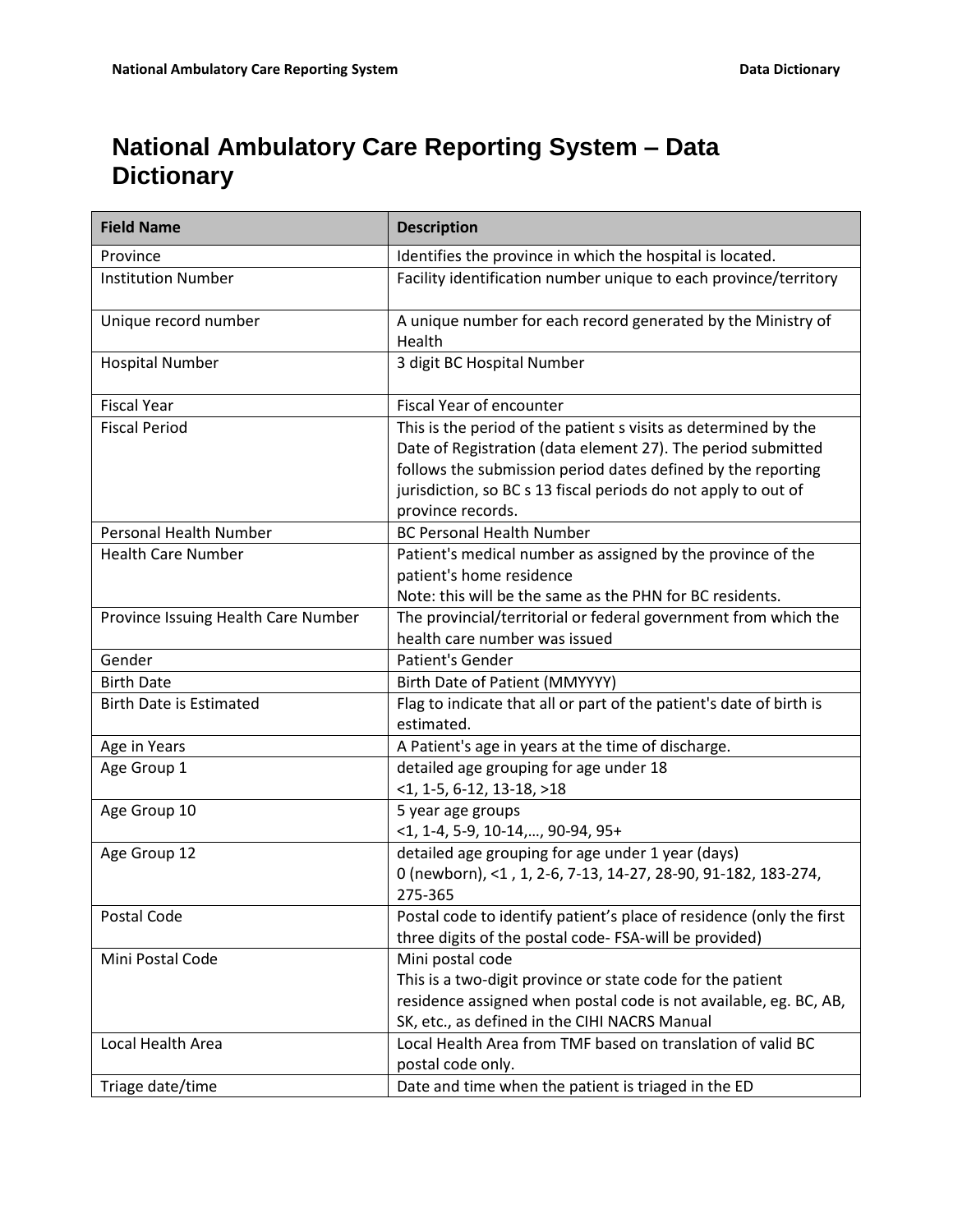| <b>Field Name</b>                      | <b>Description</b>                                                                                                                                                                                                          |
|----------------------------------------|-----------------------------------------------------------------------------------------------------------------------------------------------------------------------------------------------------------------------------|
| <b>Triage Level</b>                    | Scale to categorize patients according to the type and severity of<br>their initial presenting signs and symptoms.                                                                                                          |
| <b>Registration Date/Time</b>          | Date and time when the patient is officially registered as a<br>patient                                                                                                                                                     |
| Physician Initial Assessment Date/Time | Date and time when the patient was first assessed by a physician                                                                                                                                                            |
| <b>Disposition Date/Time</b>           | Date and time when the main service provider makes the<br>decision about the patient's disposition                                                                                                                          |
| <b>Visit Disposition</b>               | The patient's type of separation from the ambulatory care<br>service after registration to that service.                                                                                                                    |
|                                        |                                                                                                                                                                                                                             |
| Date/Time Patient Left ED              | Date patient was discharged from ER to inpatient unit.                                                                                                                                                                      |
| Provider Type                          | A code which identifies the role of the Provider responsible for<br>the care of the Patient during hospitalization.                                                                                                         |
| <b>Provider Service</b>                | A code which identifies the Training or Specialty of the Provider<br>responsible for the Patient's care                                                                                                                     |
| Provider Number                        | Provider 1 Number. MSP billing number to identify the Provider<br>who was most responsible for the Patient's care                                                                                                           |
| <b>Presenting Complaint 1</b>          | The primary symptom, complaint, problem or reason for seeking<br>emergency medical care as identified by the patient expressed in<br>terms as close as possible to those used by the patient or<br>responsible informant.   |
| <b>Presenting Complaint 2</b>          | The secondary symptom, complaint, problem or reason for<br>seeking emergency medical care as identified by the patient<br>expressed in terms as close as possible to those used by the<br>patient or responsible informant. |
| <b>Presenting Complaint 3</b>          | The tertiary symptom, complaint, problem or reason for seeking<br>emergency medical care as identified by the patient expressed in<br>terms as close as possible to those used by the patient or<br>responsible informant.  |
| ED Discharge Diagnosis 1               | The physician's diagnosis of the patient at the time of discharge<br>from ED 1.                                                                                                                                             |
| ED Discharge Diagnosis 2               | The physician's diagnosis of the patient at the time of discharge<br>from ED 2.                                                                                                                                             |
| ED Discharge Diagnosis 3               | The physician's diagnosis of the patient at the time of discharge<br>from ED 3.                                                                                                                                             |
| <b>ED Visit Indicator</b>              | Indicates whether a visit reported under the emergency MIS<br>functional centre account code is a "true" ED visit or an arranged<br>day surgery or clinic visit taking place in the emergency<br>department.                |
| <b>Clinical Decision Unit Flag</b>     | Indicates if the patient was placed in a Clinical Decision Unit<br>during their emergency visit.                                                                                                                            |
| Clinical Decision Unit In Date/Time    | Date and time when the patient arrived in the Clinical Decision<br>Unit                                                                                                                                                     |
| Clinical Decision Unit Out Date/Time   | Date and time when the patient leaves the Clinical Decision Unit.                                                                                                                                                           |